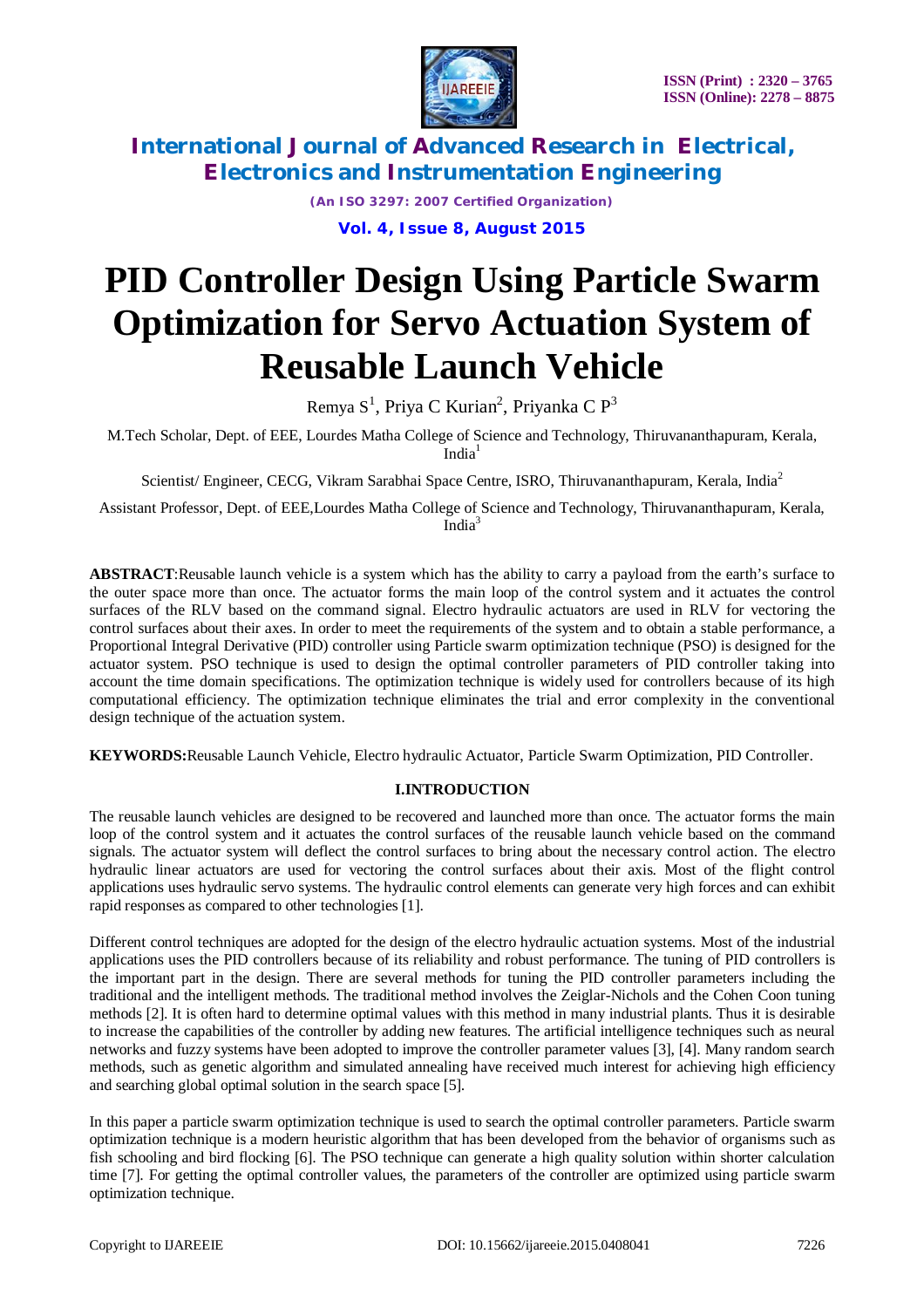

*(An ISO 3297: 2007 Certified Organization)*

## **Vol. 4, Issue 8, August 2015**

This paper is organized as follows. Section II deals with the system modelling and the conventional design method. Section III deals with the proposed particle swarm optimization technique. The implementation of PSO-PIDcontroller is done in Section IV. The simulation results are shown in Section V and the inferences and the conclusion is done in Section VI.

#### **II. SYSTEM MODELLING**

#### *A. Mathematical Modelling*

RLV consists of a booster stage and a fly back portion. During the ascent phase, it will be controlled by four fin actuators. During the re-entry and return flight, the altitude will be controlled by two primary control surfaces, ie, elevons and rudder. The RLV uses an electro hydraulic linear actuator for vectoring the control surfaces. It uses a hydraulic power unit (HPU).The HPU consists of a prime mover, an axial displacement pressure compensated pump, reservoir, check valve, high pressure relief valve and an isolation valve. The system uses petroleum based mineral oil as the power transfer medium. The hydraulic power unit is of closed circuit type and the oil is recirculated. The block diagram of the electro hydraulic actuator is shown in Fig.1. The system consists of a servo controller, servo amplifier, hydraulic power unit, servo valve, hydraulic actuator, control surface dynamics and a position sensor. In hydraulic actuator, a pressurized fluid is applied to the piston rod provides the power to move the external object. A low current is passed to the servo valve through an amplifier thereby providing the power to alter the position of the valve.



Fig.1 Functional block diagram of reusable launch vehicle actuation system

The hydraulic actuator is basically a piston cylinder mechanism. The magnitude and the direction of flow of the fluid is controlled by the servo valve. The load dynamics includes all the mechanical forces acting on the control surfaces. This dynamics along with the stiffness of all actuator mounting bracket and the hydraulic fluid constitutes the resonant frequency called as the hydro mechanical resonance. The position sensor will sense the actuator position is fed back to the position loop.

The servo valve is modelled as a second order equation. The relation between the spool movement  $y_n$  and the valve current is represented by,

$$
\frac{y_v(s)}{I_v(s)} = \frac{K_v \omega_v^2}{s^2 + 2z_v w_v + w_v^2}
$$
 (1)

where  $K_v$  is the spool displacement sensitivity,  $W_v$  and  $Z_v$  are the natural frequency and the damping factor of the servo valve spool. The various elements of the actuator chamber are shown in Fig.2. The servo valve consists of spools with lands machined on a cylindrical sleeve. The control ports of the servo valve are connected to the forward and return chambers of the actuator. When the spool valve moves in the forward direction, fluid enters into the forward chamber and it displaces the actuator piston in the positive direction. The linear movement of the piston is converted into mechanical motion and which in turn rotates the control surfaces about their hinge axis. The supply and the return flows are formulated based on the load flow  $Q_L$ , chamber pressures  $P_1$  and  $P_2$ .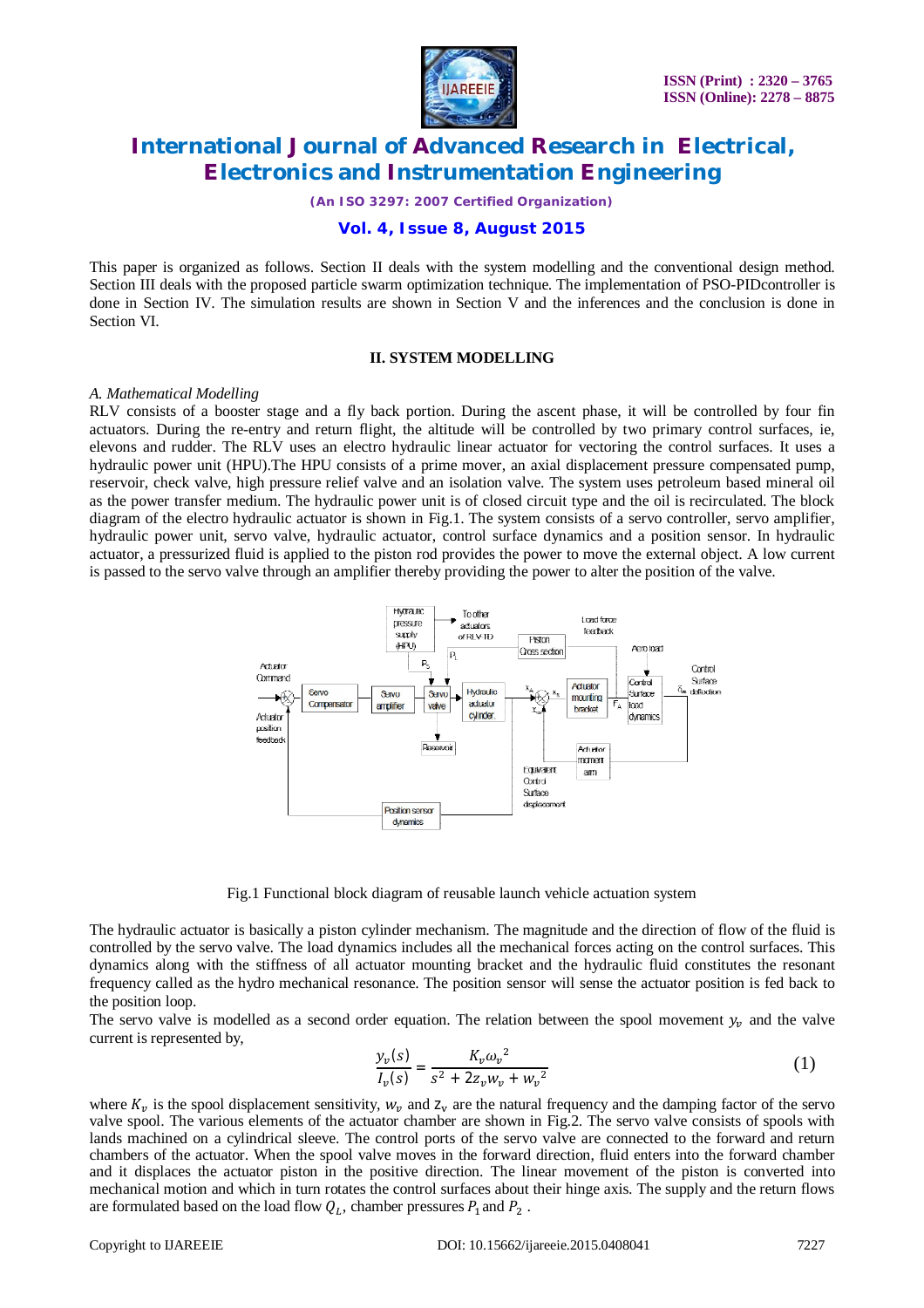

*(An ISO 3297: 2007 Certified Organization)*

#### **Vol. 4, Issue 8, August 2015**

The supply flow into the actuator chamber 1 is

$$
Q_{\nu s} = Q_L + \frac{V_1}{\beta_e} \frac{dP_1}{dt} \tag{2}
$$

The return flow from actuator chamber 2 is

$$
Q_{vr} = Q_L - \frac{V_2}{\beta_e} \frac{dP_2}{dt} \tag{3}
$$

where  $\beta_e$  is the effective bulk modulus of the hydraulic oil,  $V_1$  and  $V_2$  are the volume of actuator chamber.

The actuator chamber volumes are given by,

$$
V_1 = V_0 + A_p x_A \tag{4}
$$

$$
V_2 = V_0 - A_p x_A \tag{5}
$$

where  $V_0$  is the half volume of actuator chamber,  $A_p$  is the area of cross section of the piston and  $x_A$  is the actuator displacement.

The fluid compression in the forward chamber is assumed to be equal to the fluid expansion in the return chamber,

$$
\frac{V_1}{\beta_e} \frac{dP_1}{dt} = \frac{V_2}{\beta_e} \left( -\frac{dP_2}{dt} \right) = \frac{V_0}{2\beta_e} \frac{dP_L}{dt}
$$
(6)

where  $P_L = P_1 - P_2$  is the load pressure. Then combining equation (2), (3) and (4), it is obtained as,

$$
Q_v = Q_L + \frac{V_0}{2\beta_e} \frac{dP_L}{dt} \tag{7}
$$

The actuator piston velocity can be derived from the load flow $Q_L$  as,

$$
\dot{x}_A = \frac{Q_L}{A_P} \tag{8}
$$



Fig.2 Dynamics of actuator chamber

The load dynamics is given by,

$$
G = \frac{1}{J_{cs}s^2 + B_{cs}s} \tag{9}
$$

where  $J_{cs}$  and  $B_{cs}$  are the moment of inertia and viscous damping coefficient of the control surface.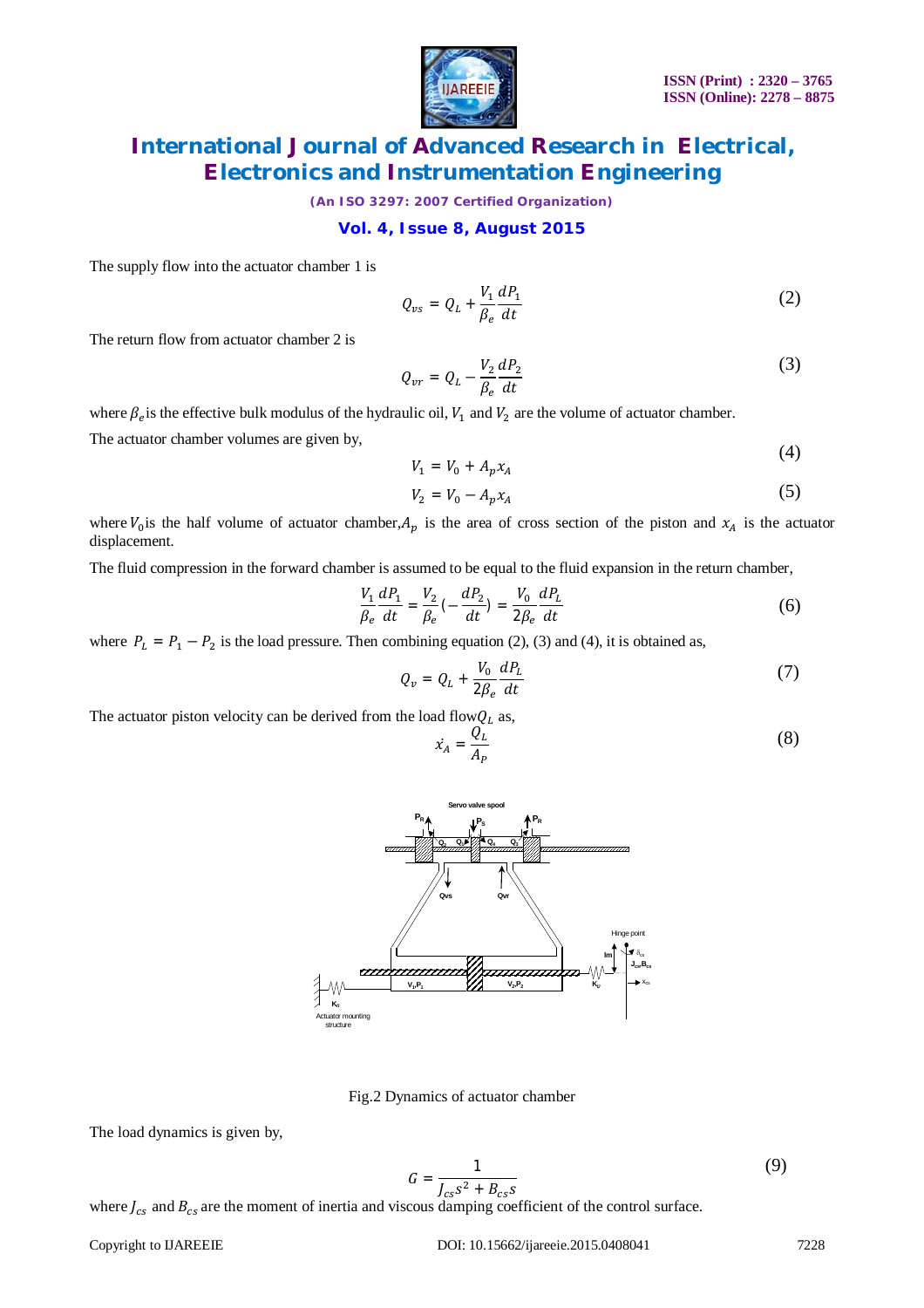

(11)

# **International Journal of Advanced Research in Electrical, Electronics and Instrumentation Engineering**

*(An ISO 3297: 2007 Certified Organization)*

## **Vol. 4, Issue 8, August 2015**

The actuator displacement  $x_A$  is the sum of the equivalent control surface displacement, $x_{cs}$  and the backward displacement of the actuator mounting arm bracket  $x<sub>b</sub>$  and is given by,

$$
x_A = x_{cs} + x_b \tag{10}
$$

The control surface displacement  $x_{cs}$  is given by,

$$
x_{cs} = \delta_{cs} L_m
$$

where  $\delta_{cs}$  is the control surface deflection and  $L_m$  is the actuator lever arm length.

The displacement of the actuator mounting arm bracket  $x<sub>b</sub>$  includes all the mechanical flexible elements in cascade with the actuator on either side. Assuming that  $K<sub>l</sub>$  as the equivalent stiffness of all such elements, then the actuator force is given by, (12)

$$
F_A = K_l x_b = K_l (x_A - L_m \delta_{cs})
$$

The control surface deflection is derived from the load dynamics equation as,

$$
\frac{J_{cs}}{L_m} \frac{d^2 \delta_{cs}}{dt^2} + \frac{B_{cs}}{L_m} \frac{d \delta_{cs}}{dt} = F_A + F_D - B_a \frac{dx_A}{dt} + F_r
$$
\n(13)

where  $F_r$  is the coulomb friction, $F_p$  is the total disturbance on the control surface,  $B_a$  is the viscous damping coefficient of the actuator.

The sensor has a dynamics equivalent to the second order system given by,

$$
S(s) = \frac{{w_{d1}}^2}{s^2 + 2z_{d1}w_{d1} + {w_{d1}}^2}
$$
 (14)

where  $w_{d1}$  and  $z_{d1}$  are the natural frequency and the damping factor of the sensor.

The transducer output is given by,

$$
V_{LVDT} = K_P \frac{1}{L_m} \delta_A \tag{15}
$$

where  $K_p$  is the position sensor scale factor and  $\delta_A$  is the actuator deflection.

Using all these equations the linear model of the actuation system is modelled as given in Fig.3.



Fig.3. Linear mathematical model of actuation system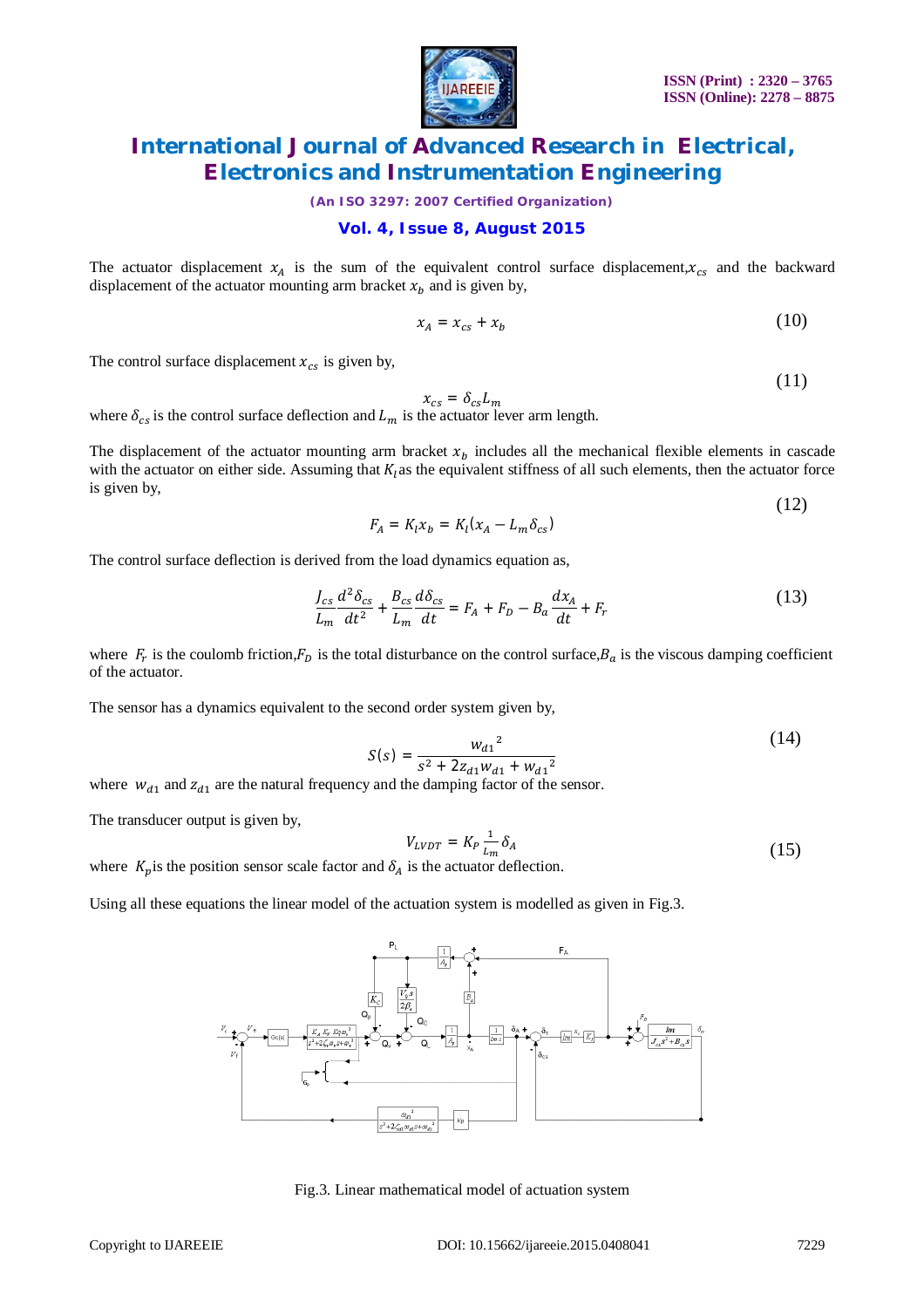

*(An ISO 3297: 2007 Certified Organization)*

## **Vol. 4, Issue 8, August 2015**

#### *B. Conventional compensator design*

The response analysis of the actuator is carried out. From the response analysis of the system it is found that even though the system is stable, the system specifications are not met. So in order to meet the specifications of the system a suitable compensation scheme is to be provided. The compensation scheme is developed based on the requirements of the system. It consists of a PI controller, a notch filter and a rate filter. The compensation scheme is shown in Fig.4.



#### Fig.4. Compensation scheme

The PI controller is designed to offer maximum dynamic gain and to offer relative stability for systems. The transfer function for PI controller is designed as,

$$
G_{PI}(s) = \frac{9s + 65}{s} \tag{16}
$$

The notch filter is introduced in the forward path to attenuate the high frequency oscillations in the circuit [8]. The notch filter transfer function is given by,

$$
N(s) = \frac{s^2 + 2\xi_n w_n s + w_n^2}{s^2 + 2\xi_d w_n s + w_n^2}
$$
 (17)

From the open loop frequency response the resonant peak was obtained at 21.2Hz. A notch filter centered at frequency 21.2Hz is used to attenuate the control structure oscillations. The notch filter is designed such that the ratio $\frac{\xi_d}{\xi_d}$  $\frac{3a}{\xi_n}$ , which is the depth of the notch is 10 and is designed as,

$$
N(s) = \frac{s^2 + 13.32s + 1.774 \times 10^4}{s^2 + 133.2s + 1.774 \times 10^4}
$$
 (18)

The rate filter is used in the feedback path and the rate filter transfer function is given by,

$$
R(s) = \frac{K_r s}{s + \omega} \tag{19}
$$

where  $K_r$  is the rate gain and  $\omega$  is the frequency of the rate loop. The rate filter is designed with 100Hz frequency as,

$$
R(s) = \frac{10s}{s + 100} \tag{20}
$$

The simulation results of uncompensated and compensated systems are shown in below figures. The frequency response plots and the step response are shown in Fig.5 and 6 and 7 and the performance evaluation is given in Table.1.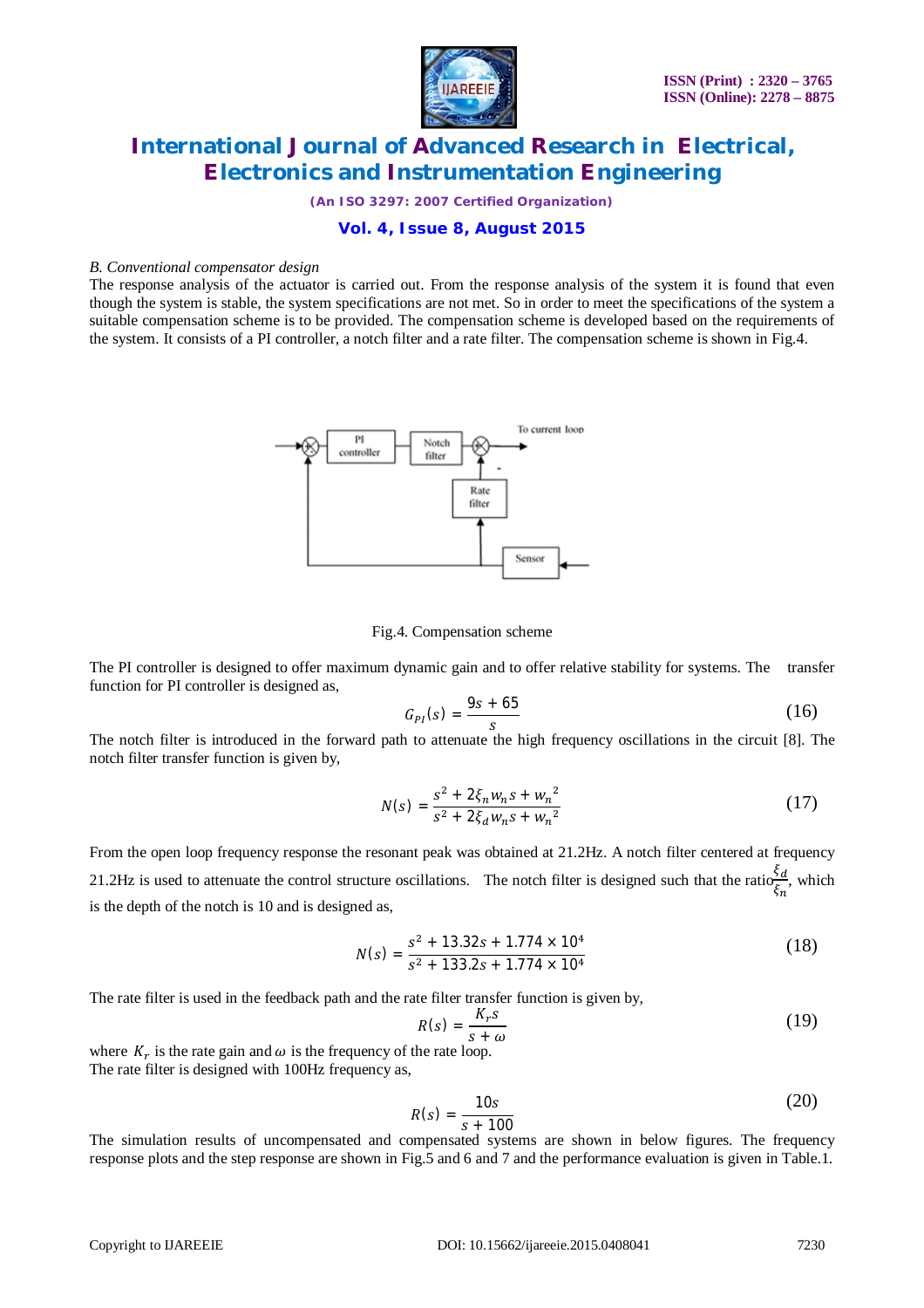

*(An ISO 3297: 2007 Certified Organization)*

## **Vol. 4, Issue 8, August 2015**



Fig.5. Open loop response of uncompensated and compensated system



Fig.6. Closed loop response of uncompensated and compensated system



Fig.7. Step response of uncompensated and compensated system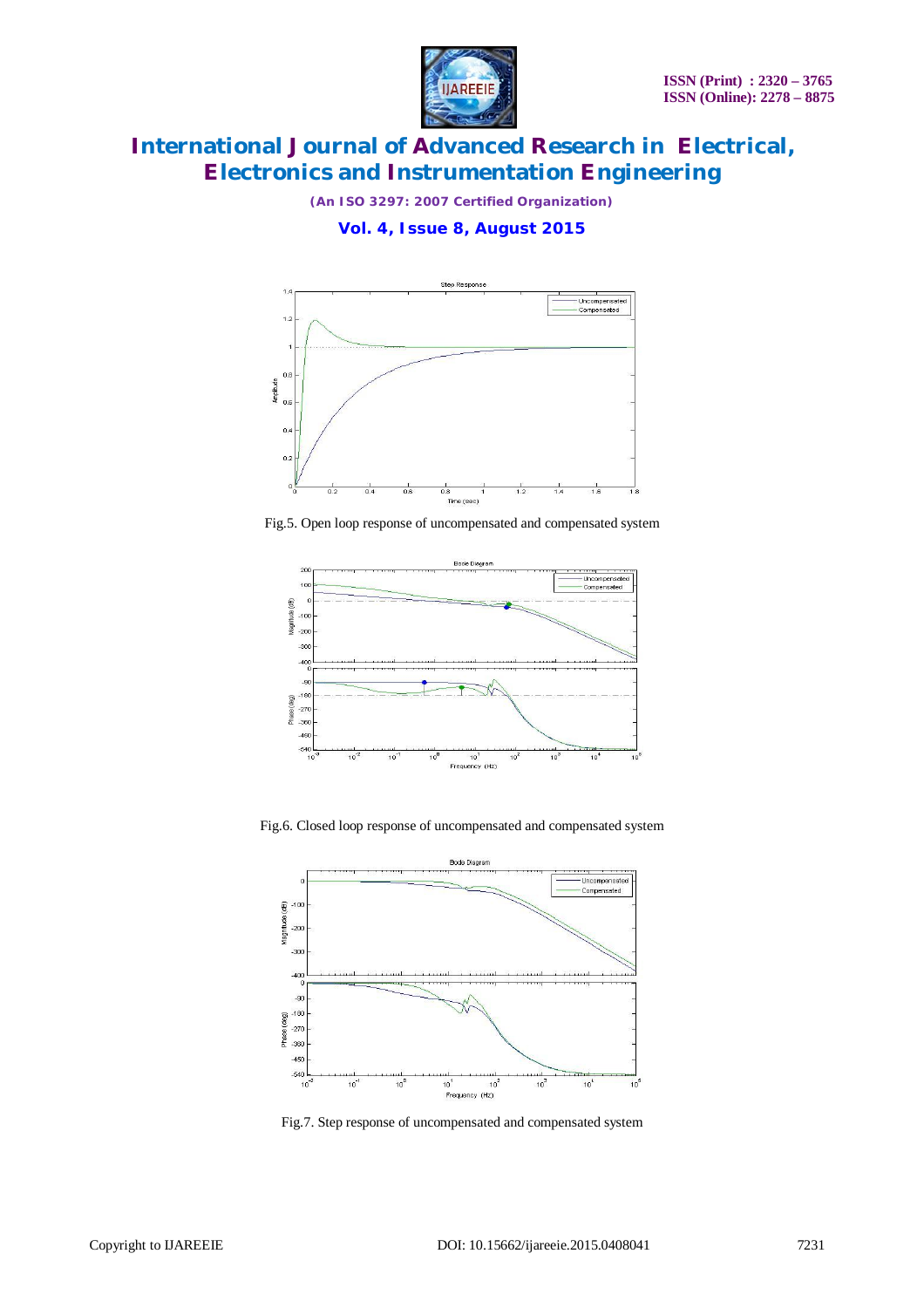

*(An ISO 3297: 2007 Certified Organization)*

## **Vol. 4, Issue 8, August 2015**

| Specification          | Requirement      | Compensated |  |  |  |
|------------------------|------------------|-------------|--|--|--|
| Gain margin            | $>30$ degree     | 64.3 degree |  |  |  |
| Phase margin           | >6dB             | 25.7dB      |  |  |  |
| $-3$ dB<br>bandwidth   | $6 + 0.5$        | 7.84Hz      |  |  |  |
| $-90$ deg<br>handwidth | $7 + 0.5$        | $6.9$ Hz    |  |  |  |
| Rise time              | $50 \pm 10$ msec | 0.0414sec   |  |  |  |
| Settling time          | $<600$ msec      | $0.349$ sec |  |  |  |
| Overshoot              | $<$ 20%          | 19.4%       |  |  |  |
| Maximum<br>Peak        | $<$ 2dB          | 1.68dB      |  |  |  |

Table.1. Performance evaluation of compensated system

#### *C. Proposed work*

The proposed method designs a PID controller using a particle swarm optimization technique. The controller parameters are optimized using the proposed technique. PID controller have the combined effect of all the three control actions, ie, proportional, integral and derivative control actions. Hence the introduction of PID controller stabilizes the gain, reduces the peak overshoot of the system and also reduces the steady state error. The optimization of the PID controller yields better values for the parameters.

#### **III. PARTICLE SWARM OPTIMIZATION**

Particle swarm optimization is a modern technique used to tune optimally the gain values of a controller. Particle swarm optimization (PSO) is first introduced in 1995 by Russell Eberhart and James Kennedy and it is evolved from the social behaviour of birds and fishes. The method is highly robust in solving problems having non linearity and nondifferentiability, multiple optima and high dimensionality through adaption. It has got stable convergence characteristics with high computational efficiency. Every PSO uses a population of particle [9], [10]. Each particle or the solution flies in the search space with a particular velocity. During each iteration of the algorithm, each of the candidate solution is being evaluated by the fitness function thus determining the fitness. Each candidate solution can be thought of as a particle flying through the search space finding the maximum or minimum value of the function. Initially, PSO chooses the candidate solutions randomly within the search space. The PSO algorithm has got three steps which are repeated until the stopping condition is met [11].

- 1. Generation of particles and their information.
- 2. Evaluating the fitness.
- 3. Updating the particles and forming new vectors.

The information of the particle refers to the position and velocity. A set of particles, $n$  is first initialized having position and velocity and an evaluation function  $f$  is formulated based on the system requirements. Then the function is evaluated with each of the particle as the input vectors. The position and the velocity of the particle can be adjusted at each time step. When a particle discovers that any value obtained is better than any it has found previously, then it stores that value as  $pbest_i$ , the personal best value [12]. The overall best value which is tracked by the global version of the particle is the value represented by  $gbest_i$ .

Fitness evaluation is conducted by applying the candidate solution to the function formulated. Individual and global best positions are updated by comparing the new fitness value with the previously obtained value.

The velocity of each particle is updated using the formula [13],  $v_i(t + 1) = w * v_i(t) + c_1 * rand * (pbest_i - x_i(t)) + c_2 * rand * (pbest_i - x_i(t))$  $(21)$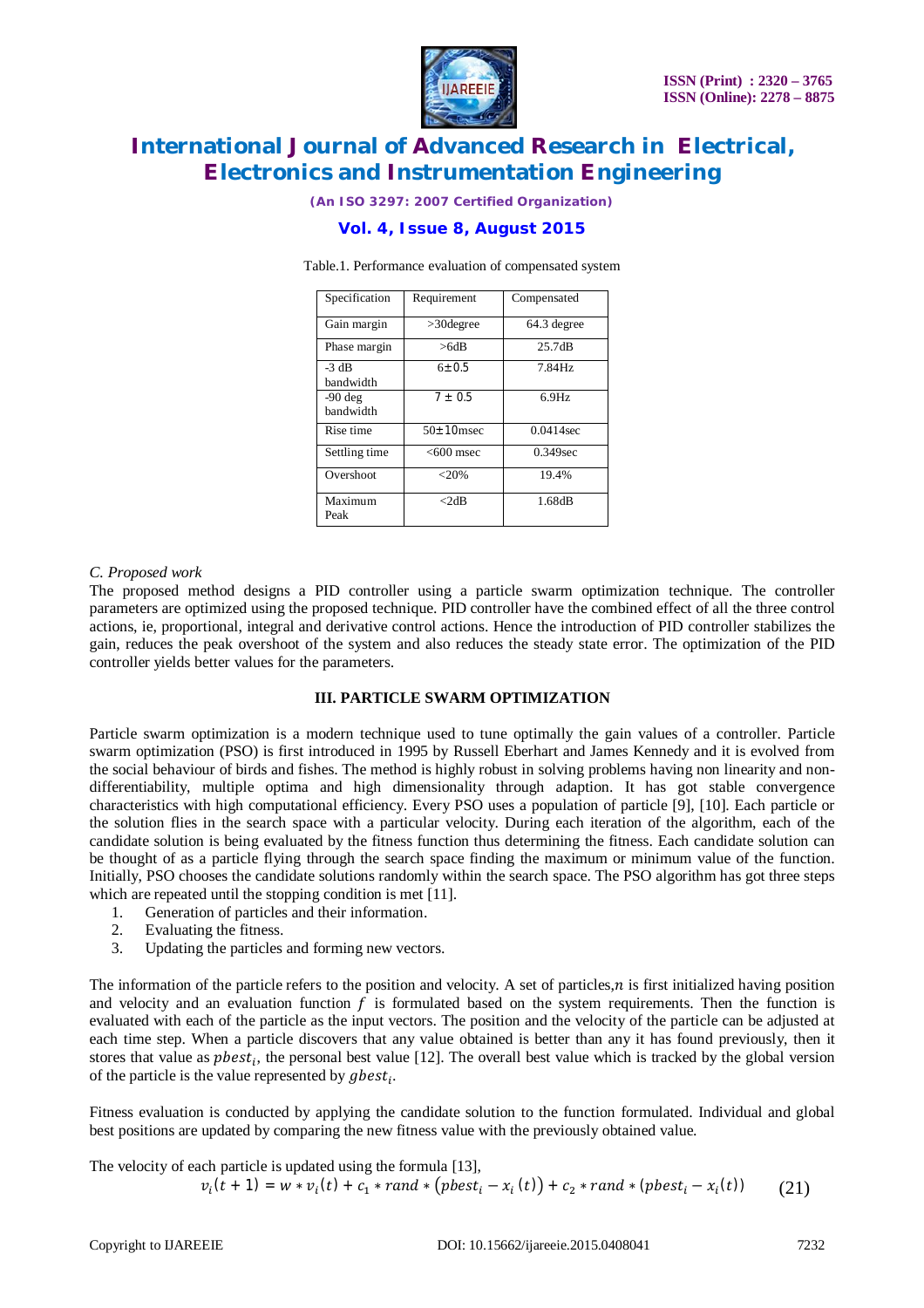

*(An ISO 3297: 2007 Certified Organization)*

## **Vol. 4, Issue 8, August 2015**

where t is the number of iterations, rand() refers to a random number between 0 and 1, w is the inertia weight which provides a balance between the personal and the global values.

The value of  $w$  ranges from 0.4 to 0.9 and it is calculated as

$$
w = w_{max} - \frac{w_{max} - w_{min}}{iter_{max}}
$$
 (22)

where *iter<sub>max</sub>* is the maximum number of iterations. The constants  $c_1$  and  $c_2$ are the acceleration constant terms that makes the solution near to or away from the personal and global best values. The acceleration constants are usually in the range of 1.5 or 2.Once the velocity of each particle is calculated, then the position is updated by applying the new velocity to the particles previous position as [13],

$$
x_{i,j}(t+1) = x_{i,j}(t) + v_{i,j}(t+1)
$$
 (23)

#### **IV. IMPLEMENTATION OF PSO-PID CONTROLLER**

A PID controller is designed using the PSO technique. The proportional, integral and derivative gains of the PID controller are optimized using the method. The open loop transfer function of the system is given by,

$$
G(s) = \frac{4.767 \times 10^{15} (s^2 + 16.82s + 2.831 \times 10^4)}{s^6 (s + 4414)(s + 942.5)^2 (s + 12.555 + 158.2j)}
$$
\n
$$
(s + 12.555 - 158.2j)(s + 314.15 + 544.15j)
$$
\n
$$
(s + 314.15 - 544.15j)
$$
\n
$$
(s + 314.15 - 544.15j)
$$
\n
$$
(s + 314.15 - 544.15j)
$$
\n
$$
(s + 314.15 - 544.15j)
$$

Considering there are  $n$  individuals in the population. The PID controller has got three parameters and hence the positionand velocities will be of the order  $n \times 3$ . The position represents the parameters of the PID controller and the initial values are given by,

$$
K_p = K_{pmin} + rand \times (K_{pmax} - K_{pmin})
$$
  
\n
$$
K_i = K_{imin} + rand \times (K_{imax} - K_{imin})
$$
  
\n
$$
K_d = K_{dmin} + rand \times (K_{dmax} - K_{dmin})
$$
\n(25)

A fitness function is designed based on the time domain specifications and it includes rise time  $t_r$ , settling time  $t_s$  and overshoot  $M_n$ . The evaluation function is formulated as the sum of the ratios of settling time, rise time and the overshoot. The function is given by,

$$
f = \frac{t_s}{t_{s0}} + \frac{t_r}{t_{r0}} + \frac{M_p}{M_{p0}}
$$
 (26)

where  $t_{s0}, t_{r0}$  and  $M_{p0}$  are the settling time, rise time and overshoot values of the required system with the controller. For each of the iteration process the value of the parameters are changed and the fitness function is calculated. The searching procedure for the PSO-PID controller is as follows:

Step 1: Specify the lower and upper bounds of the controller parameters and initialize randomly the position, velocities and local best values. Enter the maximum number of iterations.

Step 2: For each of the individual solutions, evaluate the fitness value which is a function of rise time, settling time and peak overshoot.

Step3: Compare each individual's new fitness value with the best value initialized *phest*. The best value among the phest is the *ghest* value.

Step 4: Modify the velocity of the particle and update the position of the particle using the new velocity.

Step 5: When the number of iteration reaches the maximum, then it is stopped. The latest gbest value is taken as the optimal controller parameters of the PI controller.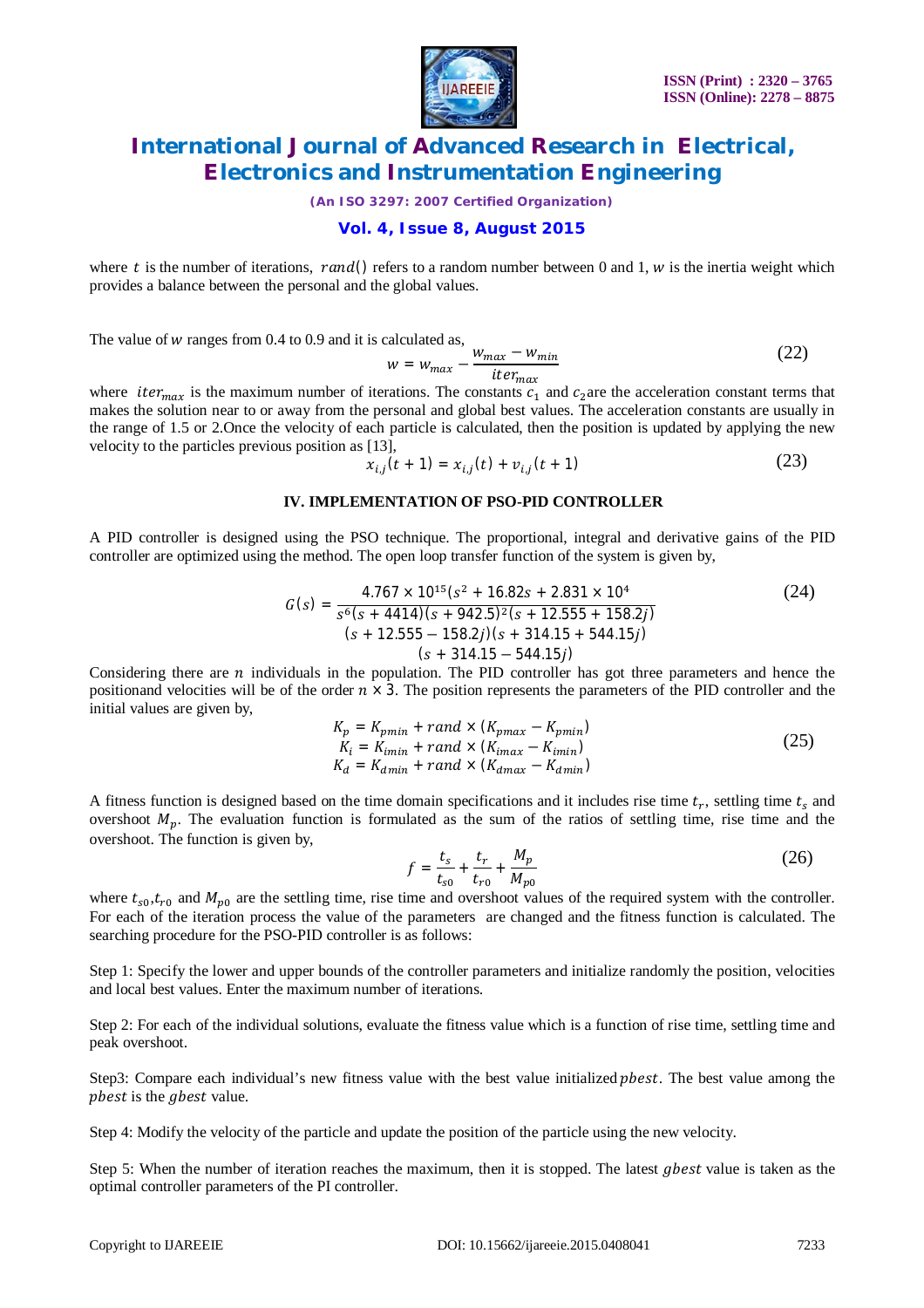

*(An ISO 3297: 2007 Certified Organization)*

## **Vol. 4, Issue 8, August 2015**

The simulation parameters are taken as given in Table.2.

| Parameter                            | Values |  |  |  |
|--------------------------------------|--------|--|--|--|
|                                      |        |  |  |  |
| Population size                      | 10     |  |  |  |
| Number of iteration                  | 50     |  |  |  |
| Inertia weight factor                |        |  |  |  |
| $W_{min}$                            | 0.4    |  |  |  |
| $W_{max}$                            | 0.9    |  |  |  |
| Acceleration constants $c_1$ , $c_2$ | 1.5    |  |  |  |
|                                      |        |  |  |  |
|                                      |        |  |  |  |

Table.2 Parameters of PSO algorithm

After optimization the values of the PID controller are obtained are shown in Table.3

| Table.3 Optimal controller parameters |        |         |        |  |  |  |
|---------------------------------------|--------|---------|--------|--|--|--|
| Parameter                             |        | Λ,      |        |  |  |  |
| Optimized<br>value                    | 8.2016 | 26.8658 | 0.0086 |  |  |  |

In order to meet the bandwidth requirements and to suppress the unwanted oscillations of the system a notch filter is designed. The filter centered at frequency 21.2 Hz is used to avoid the high frequency oscillations. The notch filter is designed as,

$$
N(s) = \frac{s^2 + 13.32s + 1.774 \times 10^4}{s^2 + 133.2s + 1.774 \times 10^4}
$$
 (27)

#### **V. SIMULATION RESULTS**

The PID controller is designed using particle swarm optimization technique and optimal values of gain are obtained. The PSO-PID controller along with the notch filter is used for the actuation system of the RLV. The simulations are done and the frequency and step responses are plotted and the performance of the system with the controller is evaluated. The frequency response plots are given in Fig.8 and 9. The step response plot is shown in Fig.10.

|                         |                                                                                             |                                                  |     | Step Response |     |                                                     |     |     |     |  |  |
|-------------------------|---------------------------------------------------------------------------------------------|--------------------------------------------------|-----|---------------|-----|-----------------------------------------------------|-----|-----|-----|--|--|
| 1.4<br>1.2              | System: ggclosedloop2<br>Peak amplitude: 1.09<br>Overshoot (%): 9.37<br>At time (sec): 0.14 |                                                  |     |               |     | System: ggclosedloop2<br>Settling Time (sec): 0.571 |     |     |     |  |  |
| 1                       |                                                                                             |                                                  |     |               |     |                                                     |     |     |     |  |  |
| 0.8<br><b>Amplitude</b> |                                                                                             | System: ggclosedloop2<br>Rise Time (sec): 0.0474 |     |               |     |                                                     |     |     |     |  |  |
| 0.6                     |                                                                                             |                                                  |     |               |     |                                                     |     |     |     |  |  |
| 0.4                     |                                                                                             |                                                  |     |               |     |                                                     |     |     |     |  |  |
| 0.2                     |                                                                                             |                                                  |     |               |     |                                                     |     |     |     |  |  |
|                         | ō<br>0.1<br>$\theta$                                                                        | 0.2                                              | 0.3 | 0.4           | 0.5 | 0.6                                                 | 0.7 | 0.8 | 0.9 |  |  |
|                         |                                                                                             |                                                  |     | Time (sec)    |     |                                                     |     |     |     |  |  |

Fig.8 Open loop response with PSO-PID controller and notch filter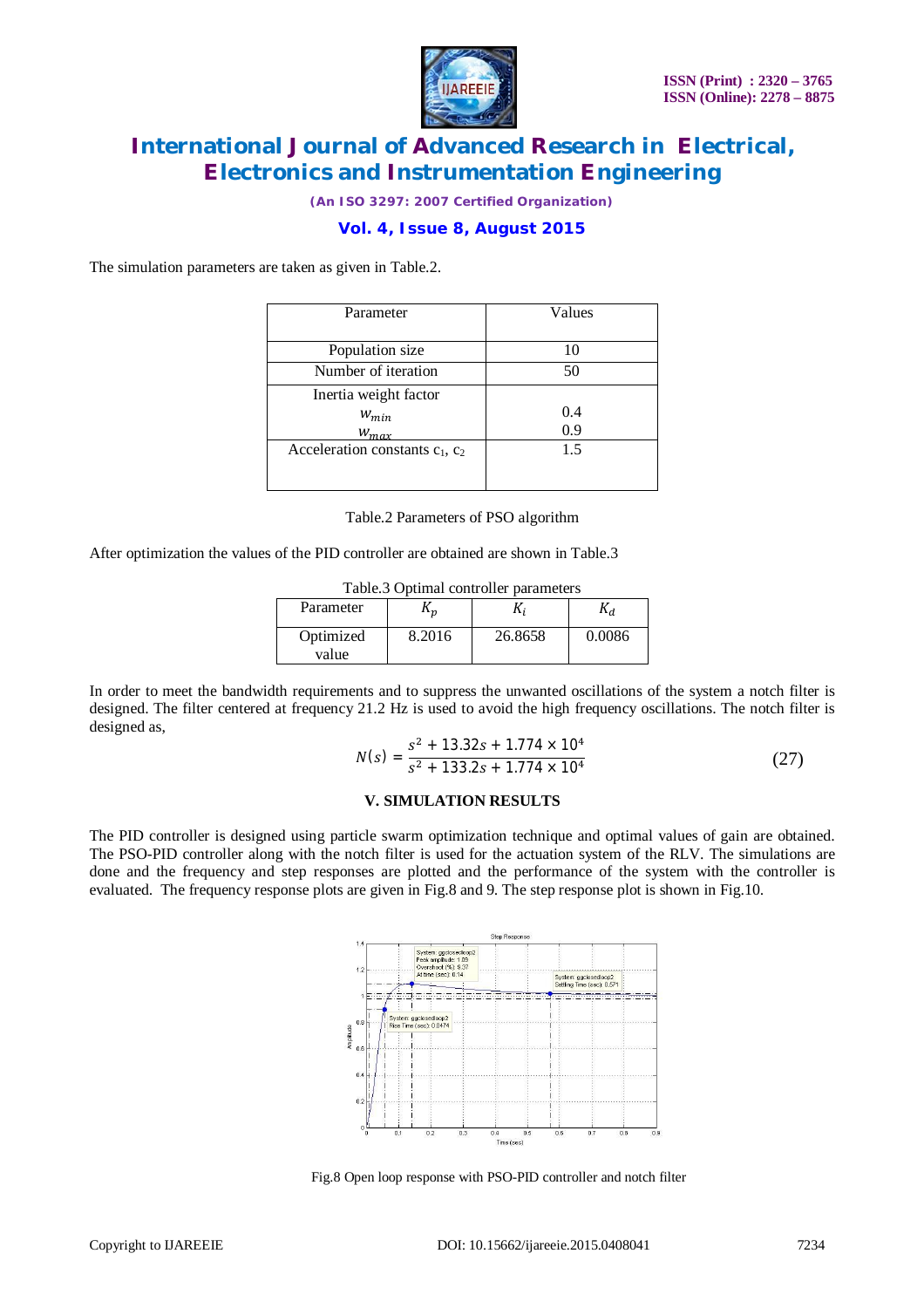

*(An ISO 3297: 2007 Certified Organization)*

## **Vol. 4, Issue 8, August 2015**



Fig.9 Closed loop response with PSO-PID controller and notch filter



Fig.10 Step response with PSO-PID controller and notch filter

From the analysis, it is clear that the optimized PID controller shows good results. Thus by using PSO-PID controller and a notch filter, all the specifications are met and hence the use of rate filter can be avoided. The open loop, closed loop and the step response specifications are satisfied with the proposed design method and the system requirements are well within the specifications. The comparison of the proposed method and the conventional method is given in Table.4.

| Specification  | Requirement      | Conventional | PSO-PID,          |  |
|----------------|------------------|--------------|-------------------|--|
|                |                  | method       | notch filter      |  |
|                |                  |              |                   |  |
| Phase margin   | $>30$ degree     | 64.3 degree  | 66.9 degree       |  |
|                |                  |              |                   |  |
| Gain margin    | >6dB             | 25.7dB       | $26.9 \text{ dB}$ |  |
|                |                  |              |                   |  |
| $-3dB$         | $6 + 0.5$        | 7.84Hz       | $6.51$ Hz         |  |
| bandwidth      |                  |              |                   |  |
| -90 degree     | $7 + 0.5$        | $6.9$ Hz     | 7.48 Hz           |  |
| bandwidth      |                  |              |                   |  |
| Rise time      | $50 \pm 10$ msec | $0.0414$ sec | $0.0474$ sec      |  |
|                |                  |              |                   |  |
| Settling time  | $<$ 600 msec     | $0.349$ sec  | $0.571$ sec       |  |
|                |                  |              |                   |  |
| Peak overshoot | ${<}20\%$        | 19.4%        | 9.377 %           |  |
| Maximum peak   | $<$ 2dB          | 1.68dB       | $0.798$ dB        |  |
|                |                  |              |                   |  |

| Table.4. Performance evaluation with the conventional method and the PSO-PID controller |  |  |  |  |
|-----------------------------------------------------------------------------------------|--|--|--|--|
|                                                                                         |  |  |  |  |